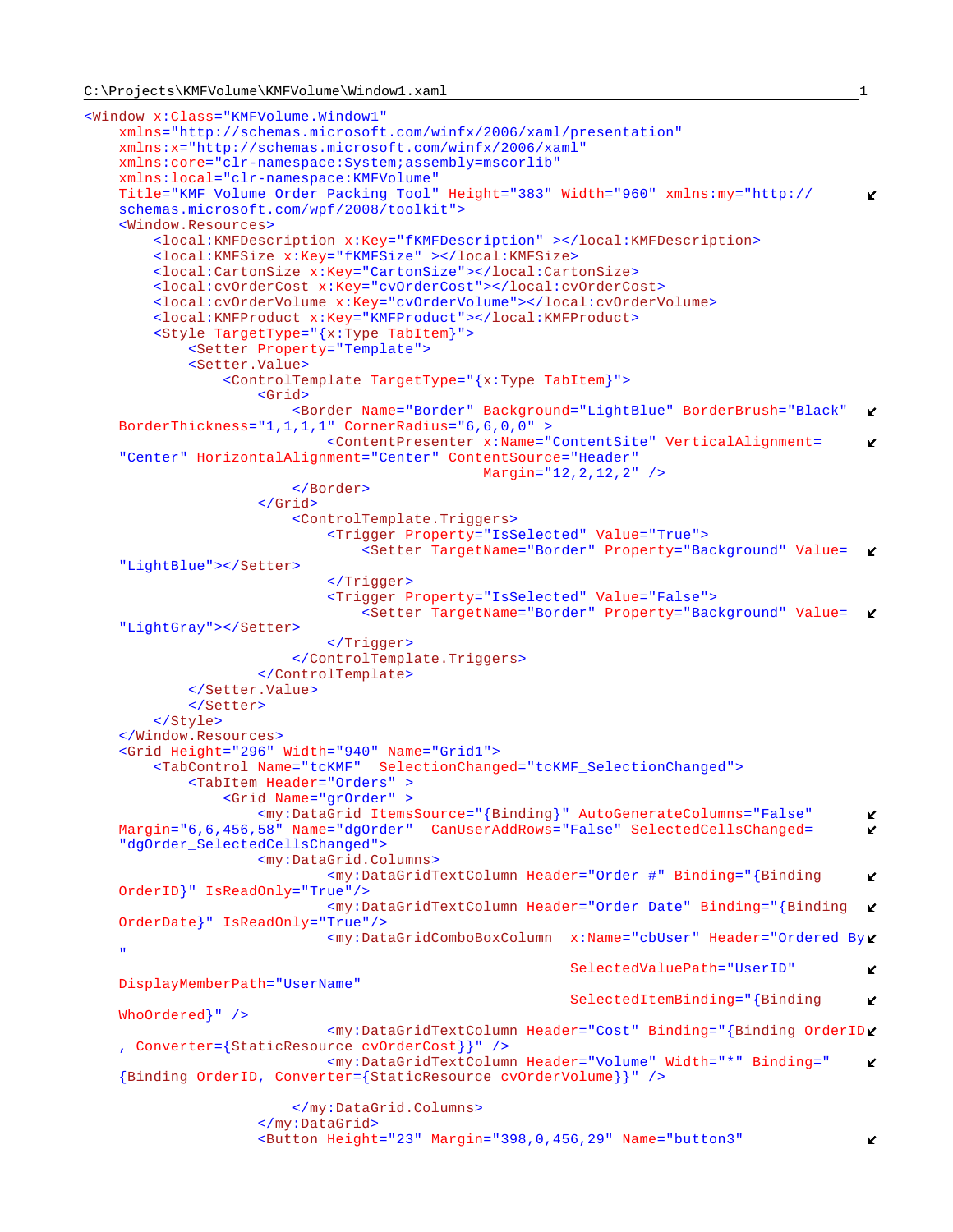```
VerticalAlignment="Bottom" Click="button3_Click">Save</Button>
                 <Button Height="23" HorizontalAlignment="Right" Margin="0,6,362,0"
                                                                                         K.
Name="button4" VerticalAlignment="Top" Width="75" Click="button4_Click">Add</Button>
             </Grid>
         </TabItem>
         <TabItem Header="Details" >
             <Grid Height="257" Width="936">
                 <Label Height="28" HorizontalAlignment="Left" Margin="9,7,0,0" Name=
                                                                                         K
"label1" VerticalAlignment="Top" Width="59">Category</Label>
                 <ComboBox ItemsSource="{Binding}" DisplayMemberPath="CategoryName"
                                                                                         K
SelectedValuePath="CategoryID" IsSynchronizedWithCurrentItem="True"
                     Height="23" Margin="63,7,0,0" Name="cbCategory" VerticalAlignment=
"Top" HorizontalAlignment="Left" Width="131" />
                 <Label Height="28" HorizontalAlignment="Left" Margin="200,7,0,0" Name=
"label2" VerticalAlignment="Top" Width="88">Sub Category</Label>
                 <ComboBox ItemsSource="{Binding Path=FK_SubCategory_Category}"
                                                                                         K
DisplayMemberPath="SubCatName" IsSynchronizedWithCurrentItem="True"
                     Height="23" Margin="276,7,0,0" Name="comboBox2" VerticalAlignment=
"Top" HorizontalAlignment="Left" Width="176" />
                 <Label Height="28" Margin="0,8,388,0" Name="label3" VerticalAlignment=
"Top" HorizontalAlignment="Right" Width="73">Product</Label>
                 <ComboBox Name="cbProduct" ItemsSource="{Binding Path=
                                                                                         K.
FK_SubCategory_Category/FK_Product_SubCategory}" 
                          SelectedValuePath="KMF#"<br>Height="23" Margin="0,
                                        Margin="0,7,133,0" VerticalAlignment="Top"
                                                                                         V.
HorizontalAlignment="Right" Width="278">
                     <ComboBox.ItemTemplate>
                          <DataTemplate>
                              <TextBlock Text="{Binding Path=KMF# , Converter=
                                                                                         V.
{StaticResource KMFProduct}}" />
                          </DataTemplate>
                     </ComboBox.ItemTemplate>
                 </ComboBox>
                <Button Height="23" HorizontalAlignment="Right" Margin="0,7,36,0" Name
="button1" VerticalAlignment="Top" Width="75" Click="button1_Click">Add</Button>
         <my:DataGrid ItemsSource="{Binding}" AutoGenerateColumns="False" Margin="29,55
,354,41"
                              Name="dgItems" xmlns:my="http://schemas.microsoft.com/wpf
/2008/toolkit" CanUserAddRows="False">
         <my:DataGrid.Columns>
             <my:DataGridTextColumn Header="Item#" Binding="{Binding ItemNo}"
                                                                                         V.
IsReadOnly="True" />
             <my:DataGridTextColumn Header="KMF#" Binding="{Binding KMF#}" IsReadOnly=
"True"/>
             <my:DataGridTextColumn Header="Description" Binding="{Binding Path=KMF#,
                                                                                         K.
Converter={StaticResource fKMFDescription} }" IsReadOnly="True" />
             <my:DataGridTextColumn Header="Size" Binding="{Binding Path=KMF#,
                                                                                         V.
Converter={StaticResource fKMFSize}}" IsReadOnly="True"/>
             <my:DataGridTextColumn Header="Quantity" Binding="{Binding Quantity}" />
             <my:DataGridTextColumn Header="Unit Cost" Binding="{Binding Cost}"
                                                                                         K
IsReadOnly="True"/>
             <my:DataGridTextColumn Header="Total" Binding="{Binding LineTotal}"
                                                                                         \mathbf{v}IsReadOnly="True"/>
             <my:DataGridTemplateColumn Header ="" Width="*">
                 <my:DataGridTemplateColumn.CellTemplate>
                     <DataTemplate>
                         <Button Click="Delete_Click">Delete</Button>
                     </DataTemplate>
                 </my:DataGridTemplateColumn.CellTemplate>
             </my:DataGridTemplateColumn>
         </my:DataGrid.Columns>
     </my:DataGrid>
```
<my:DataGrid ItemsSource="{Binding}" AutoGenerateColumns="False"

K.